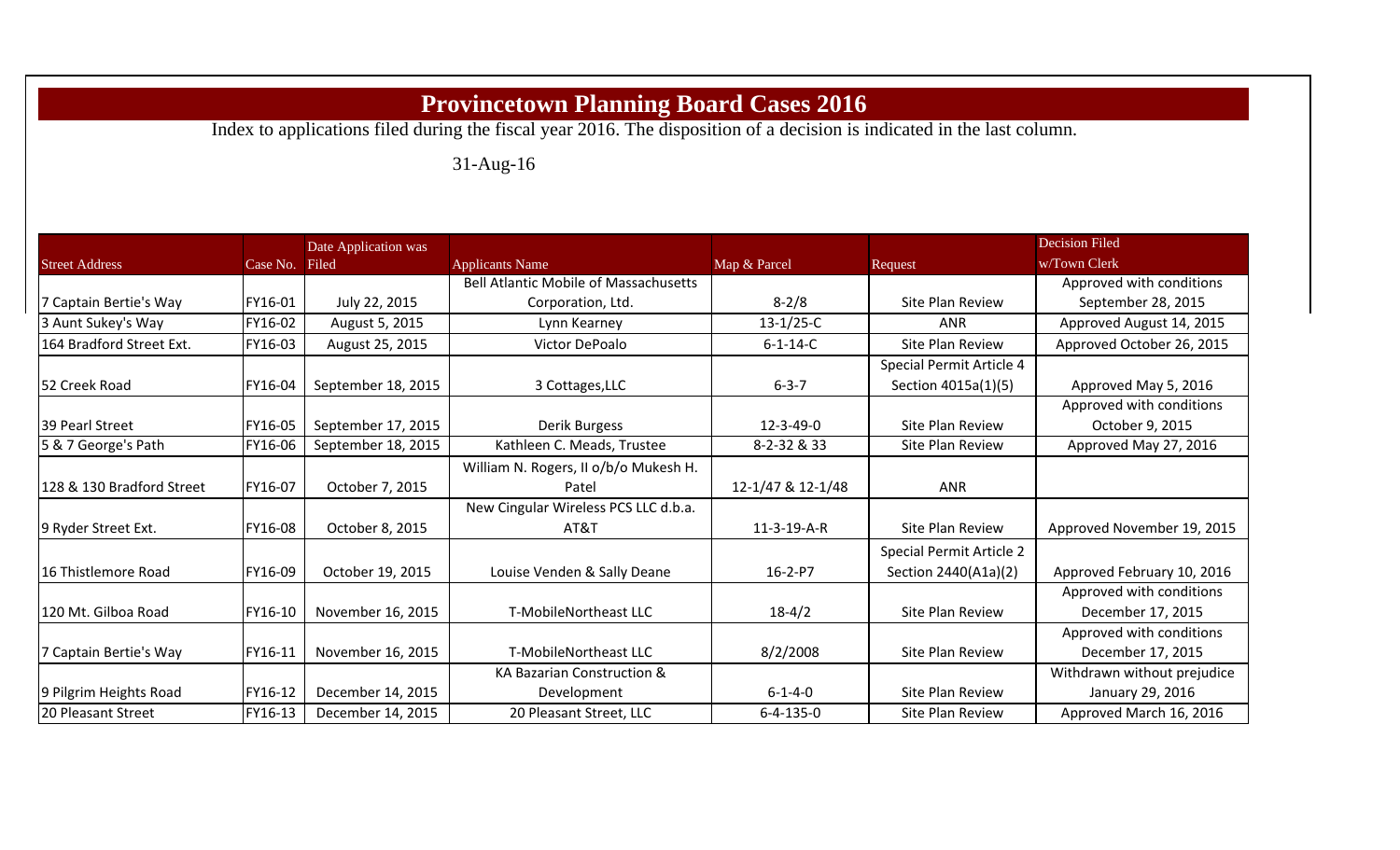|                                |         |                  | Steven H. Cook of Cotuit Bay Design LLC     |                          | Special Permit Article 4 | Withdrawn without prejudice    |
|--------------------------------|---------|------------------|---------------------------------------------|--------------------------|--------------------------|--------------------------------|
| 44/48 Winslow Street           | FY16-14 | February 4, 2016 | o/b/o Winslow Street Trading Company        | $8 - 2 - 19$             | Section 4015             | March 16, 2016                 |
| 18 Winslow Street              | FY16-15 | January 6, 2016  | Claudia Martin                              | $7 - 4 - 74$             | <b>ANR</b>               | Approved January 19, 2016      |
| 20 Winslow Street              | FY16-16 | January 6, 2016  | David A. Mills                              | $7-4/75$                 | <b>ANR</b>               | Approved January 19, 2016      |
| 65 Franklin Street             | FY16-17 | January 7, 2016  | William N. Rogers, II PE, PLS               | $7-1/61$ & 62            | <b>ANR</b>               | Approved January 19, 2016      |
| 31 & 31A Conwell Street        | FY16-18 | January 7, 2016  | William N. Rogers, II PE, PLS               | 12-3/28 & 28A            | <b>ANR</b>               | Approved January 19, 2016      |
|                                |         |                  |                                             |                          | Special Permit Article 4 |                                |
| 26 Alden Street                | FY16-19 | January 19, 2016 | 26 Alden LLC                                | $12 - 1 - 34$            | Section 4015             | Approved April 5, 2016         |
|                                |         |                  | Pavel Fiodarau o/b/o Jill & Jane            |                          |                          |                                |
| 89 Bayberry Avenue             | FY16-20 | January 11, 2016 | Rothenberg-Simmons                          | $6 - 3 - 60 - 0$         | Site Plan Review         | Approved February 26, 2016     |
|                                |         |                  |                                             |                          |                          | Approved with conditions March |
| 143 Commercial Street          | FY16-21 | February 2, 2016 | George N. Tagaris                           | 06-4-012                 | Site Plan Review         | 16, 2016                       |
|                                |         |                  |                                             | Utility Pole #2/29, Pole |                          |                                |
| 42 & 262 Bradford St., 281 &   |         |                  |                                             | #36/1997, Utility Pole   |                          |                                |
| 471 Commercial St., 14 Johnson |         |                  |                                             | #5, Pole #1/8, Utility   |                          |                                |
| St., Shank Painter Rd., 26     |         |                  | Cellco Partnership d.b.a. Verizon           | Pole #36/2031, Utility   |                          | Withdrawn without prejudice    |
| Tremont St.                    | FY16-22 | March 16, 2016   | Wireless                                    | Pole #3/7                | Special Permit Article 7 | May 27, 2016                   |
| 132 & 134 Bradford Street      | FY16-23 | March 3, 2016    | <b>Riley Brothers Realty</b>                | 12-1/77&77A              | <b>ANR</b>               | Approved March 16, 2016        |
|                                |         |                  | Cellco Partnership d.b.a. Verizon           |                          |                          | Withdrawn without prejudice    |
| 953 Commercial Street          | FY16-24 | March 16, 2016   | Wireless                                    | Utility Pole #36/1935    | Special Permit Article 7 | May 27, 2016                   |
|                                |         |                  |                                             |                          |                          | Approved with conditions April |
| 6 Creek Round Hill Road        | FY16-25 | March 18, 2016   | Eugene Carrara                              | $05/3 - 30$              | Site Plan Review         | 15, 2016                       |
|                                |         |                  | Kurt E. Raber, Brown Lindquist Fenuccio     |                          |                          |                                |
| 9 Ryder Street Ext.            | FY16-26 | April 12, 2016   | & Raber Architects, Inc.                    | $11-3-19-A$              | Site Plan Review         | Approved May 26, 2016          |
|                                |         |                  | Robin B. Reid, Esq. o/b/o Marcus            |                          |                          |                                |
| 164 Bradford Street Ext.       | FY16-27 | April 12, 2016   | Builders, LLC                               | $6 - 1 - 14 - C$         | Site Plan Review         | Approved June 9, 2016          |
| 350 Bradford Street            | FY16-28 | April 26, 2016   | BPJC, LLC                                   | $17 - 1 - 28$            | Site Plan Review         | Approved August 31, 2016       |
|                                |         |                  | William N. Rogers II, P.E. & P.L.S. o/b/o A |                          | Special Permit Article 4 | Withdrawn without prejudice    |
| 65 Franklin Street             | FY16-29 | May 9, 2016      | R Franklin LLC                              | 7-1/61 & 62              | Section 4015             | July 15, 2016                  |
|                                |         |                  | William N. Rogers II, P.E. & P.L.S. o/b/o   |                          |                          |                                |
| 34A Pearl Street               | FY16-30 | July 14, 2016    | Jeffrey D. Mulliken                         | $12 - 3 - 77$            | <b>ANR</b>               |                                |
| 8 Webster Avenue               | FY16-31 | May 23, 2016     | Holly A. Tarleton                           | 12-4-111                 | Site Plan Review         | Approved July 6, 2016          |